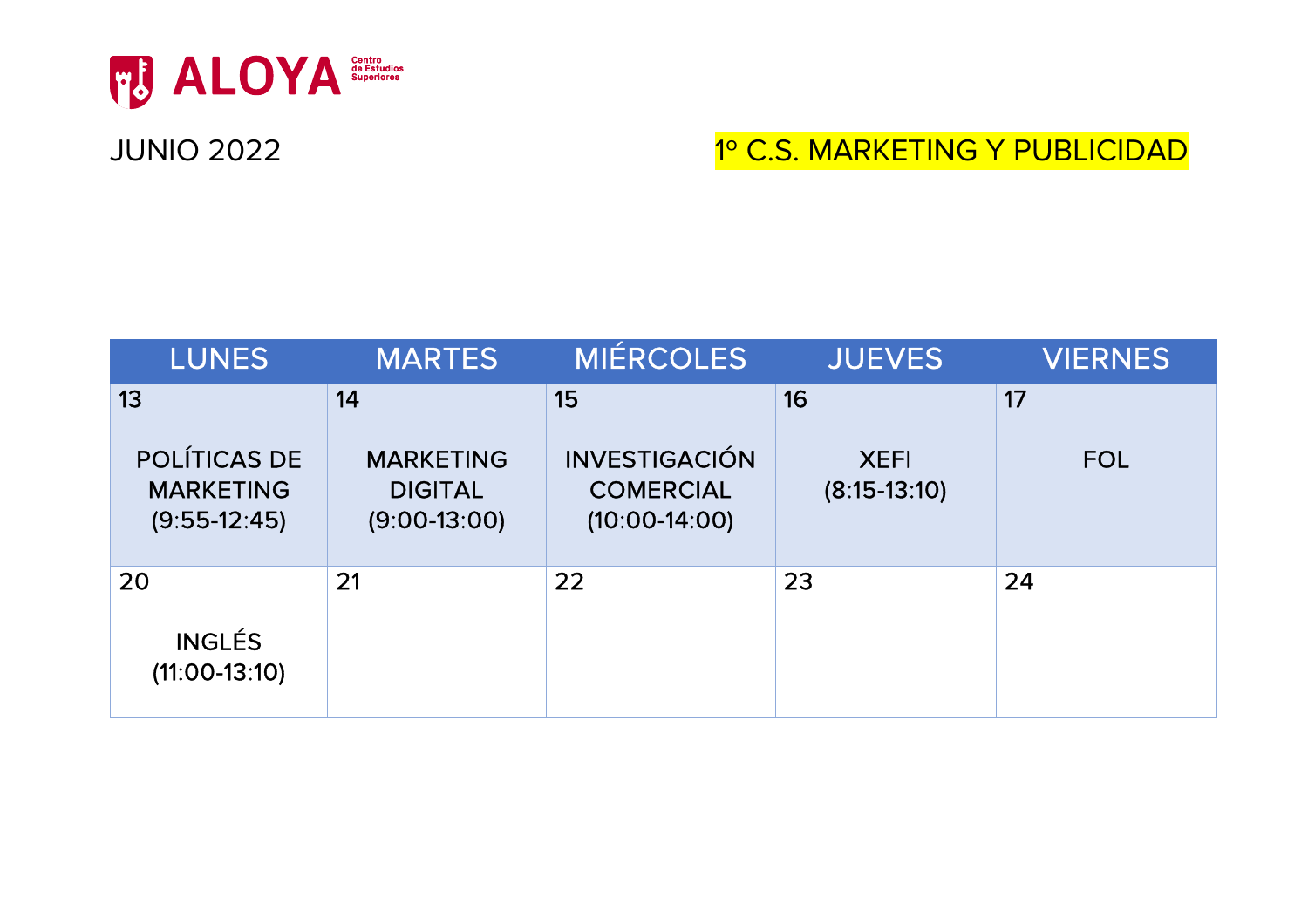

# JUNIO 2022 **1º C.S. TRANSPORTE Y LOGÍSTICA**

| <b>LUNES</b>                           | <b>MARTES</b>                                       | <b>MIÉRCOLES</b> | <b>JUEVES</b>                                                                             | <b>VIERNES</b>                       |
|----------------------------------------|-----------------------------------------------------|------------------|-------------------------------------------------------------------------------------------|--------------------------------------|
| 13<br><b>XECO</b><br>$(8:15-12:45)$    | 14<br><b>COMERCIALIZACIÓ</b><br>N<br>$(9:05-12:45)$ | 15               | 16<br><b>TRANSPORTE</b><br><b>INTERNACIONAL</b><br><b>DE MERCANCÍA</b><br>$(11:00-14:50)$ | 17<br><b>XEFI</b><br>$(10:00-14:50)$ |
| 20<br><b>INGLÉS</b><br>$(13:00-14:50)$ | 21<br><b>FOL</b><br>$(11:00-14:50)$                 | 22               | 23                                                                                        | 24                                   |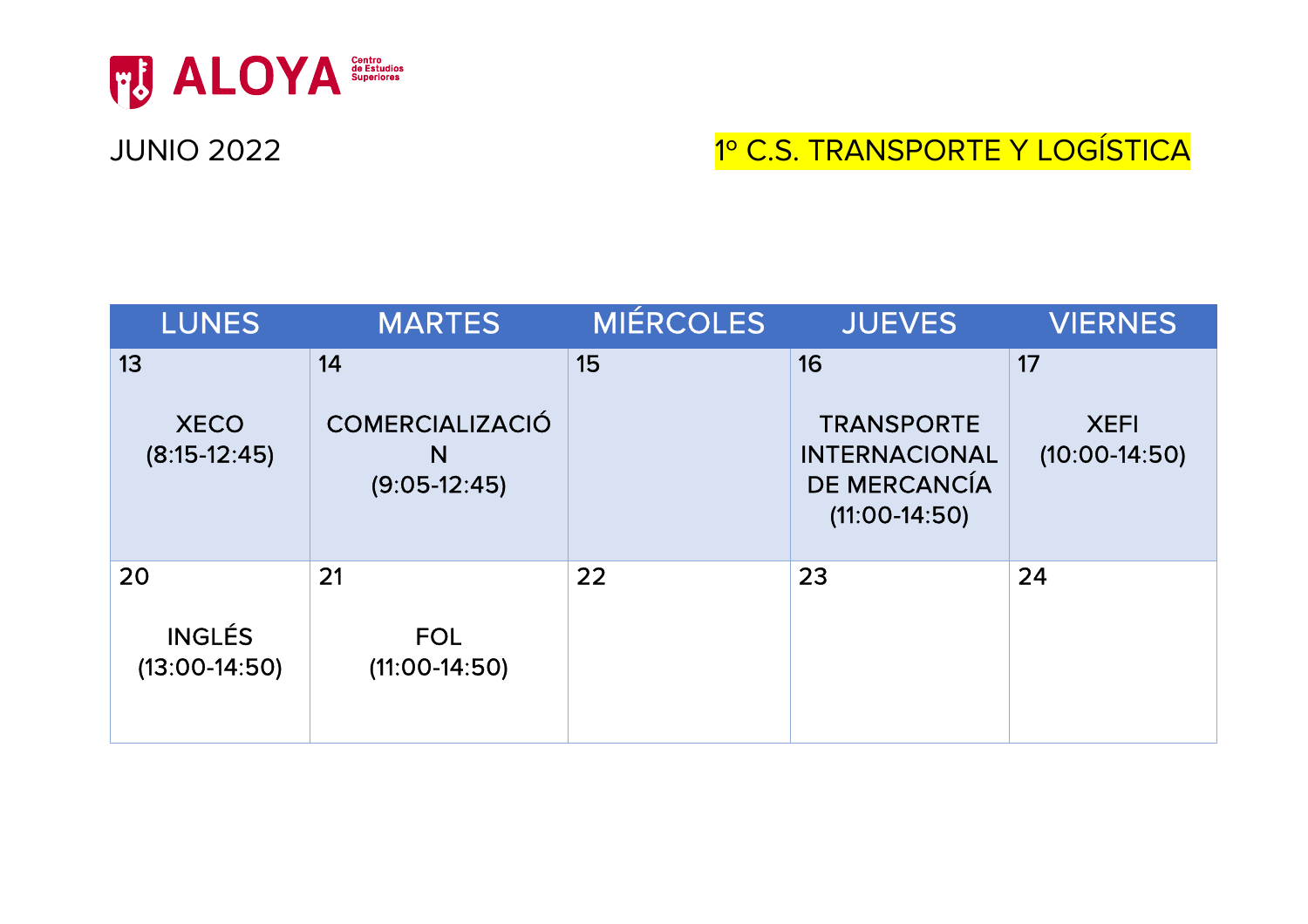

#### JUNIO 2022 1º C.S. INTEGRACIÓN SOCIAL

| <b>LUNES</b>                              | <b>MARTES</b>                                                                         | MIÉRCOLES                                | <b>JUEVES</b>                           | <b>VIERNES</b>                            |
|-------------------------------------------|---------------------------------------------------------------------------------------|------------------------------------------|-----------------------------------------|-------------------------------------------|
| 13                                        | 14<br><b>FOL-Bloque I</b><br>$(13:05-14:50)$                                          | 15<br><b>CONTEXTO</b><br>$(11:55-14:00)$ | 16<br><b>ATENCIÓN</b><br>$(9:05-10:45)$ | 17<br><b>PROMOCIÓN</b><br>$(13:10-14:50)$ |
| 20<br><b>INSERCIÓN</b><br>$(11:05-12:45)$ | 21<br><b>METODOLOGÍA</b><br>$(9:05-10:45)$<br><b>FOL-Bloque II</b><br>$(13:05-14:50)$ | 22                                       | 23                                      | 24                                        |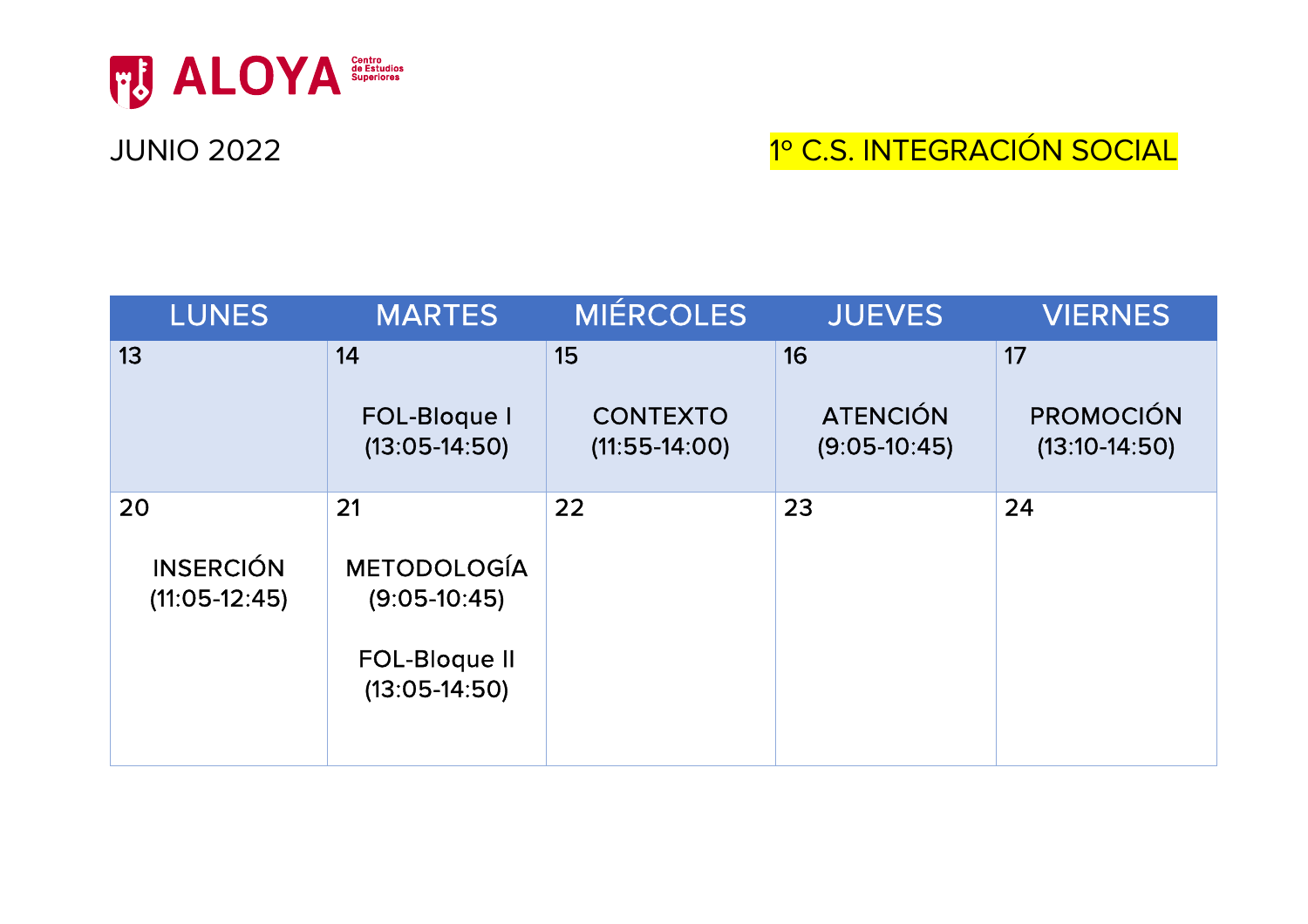

# JUNIO 2022 **1º C.S. ASISTENCIA A LA DIRECCIÓN**

| <b>LUNES</b> | <b>MARTES</b>                  | <b>MIÉRCOLES</b> | <b>JUEVES</b>                      | <b>VIERNES</b> |
|--------------|--------------------------------|------------------|------------------------------------|----------------|
| 13           | 14                             | 15               | 16<br><b>RRHH Y RSC</b><br>(13:10) | 17             |
| 20           | 21<br><b>INGLÉS</b><br>(13:10) | 22               | 23                                 | 24             |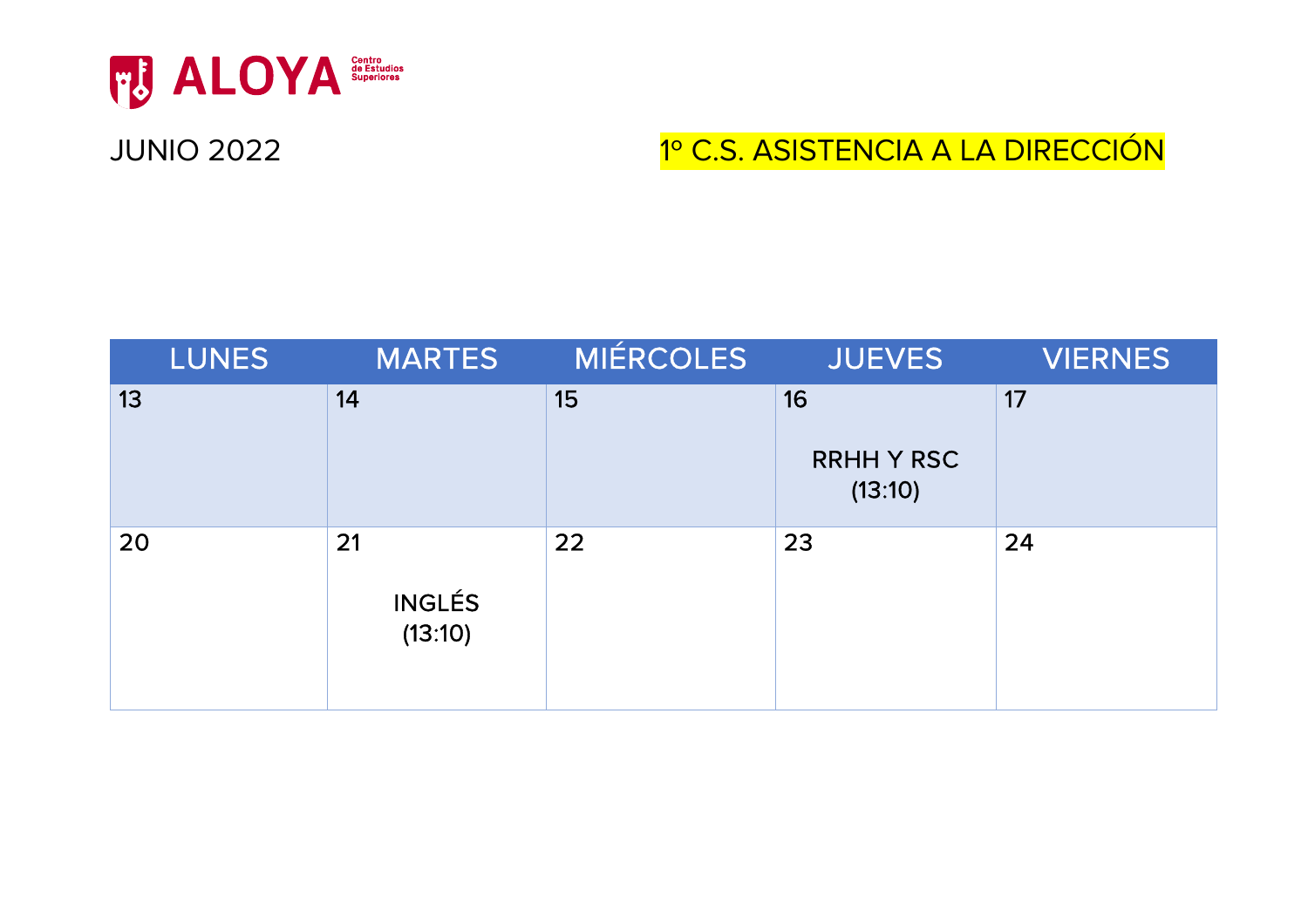

## JUNIO 2022 1º C.S. ADMINISTRACIÓN Y FINANZAS

| <b>LUNES</b>                           | <b>MARTES</b>                                                          | MIÉRCOLES                     | <b>JUEVES</b>                | <b>VIERNES</b>              |
|----------------------------------------|------------------------------------------------------------------------|-------------------------------|------------------------------|-----------------------------|
| 13                                     | 14                                                                     | 15                            | 16                           | 17                          |
| <b>COMUNICACIÓN</b><br>$(13:10-15:40)$ |                                                                        | <b>FOL</b><br>$(13:10-14:50)$ | <b>PIAC</b><br>$(8:15-9:55)$ | <b>RRHH Y RSC</b><br>(9:05) |
| 20<br><b>PIAC</b><br>$(9:55-11:55)$    | 21<br><b>FOL</b><br>$(9:05-10:45)$<br><b>INGLÉS</b><br>$(11:05-12:45)$ | 22                            | 23                           | 24                          |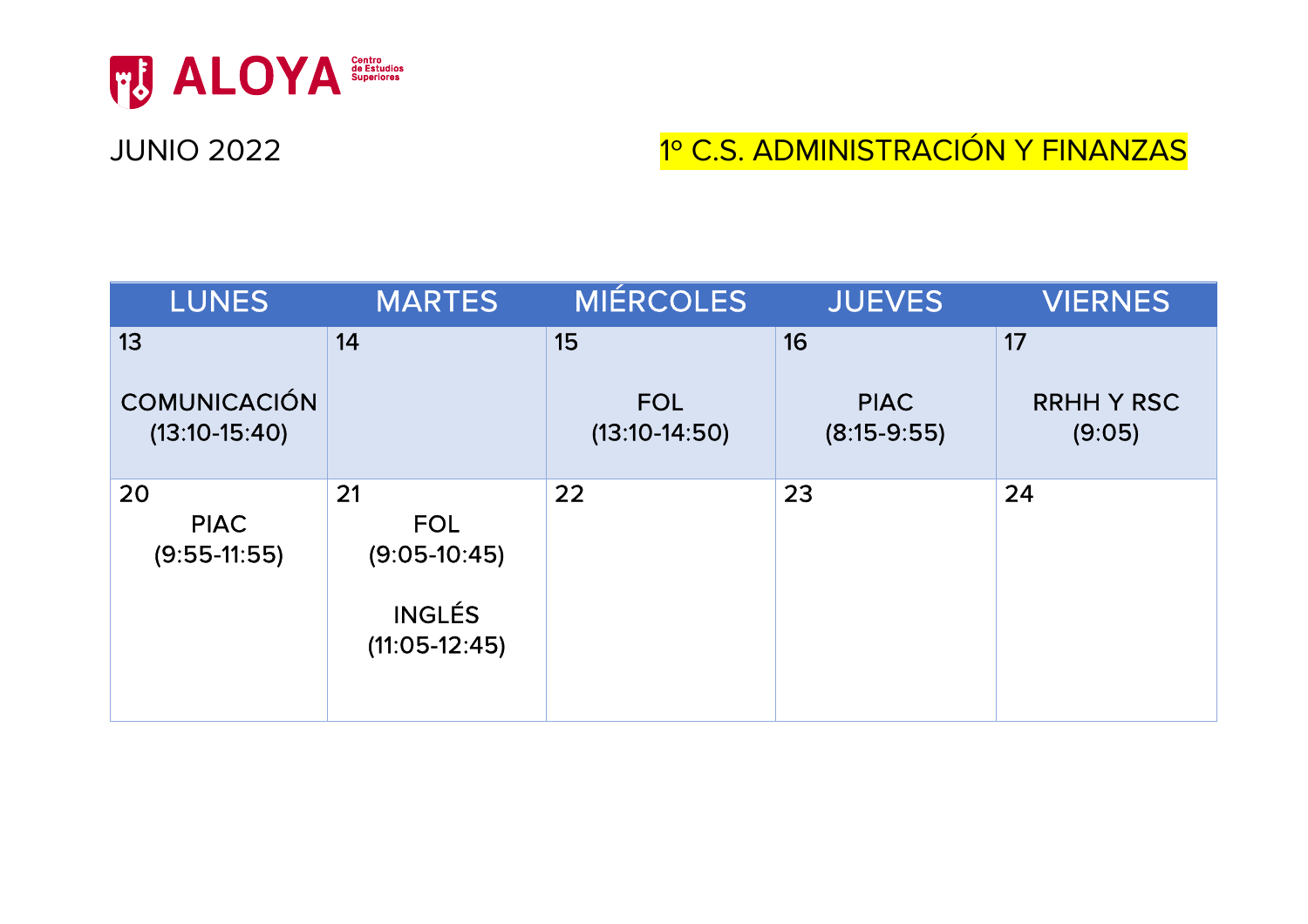

### JUNIO 2022 1º C.S. ANATOMÍA PATOLÓGICA Y CITODIAGNÓSTICO

| <b>LUNES</b> | <b>MARTES</b>                                               | MIÉRCOLES | <b>JUEVES</b>                                                                         | <b>VIERNES</b>                                |
|--------------|-------------------------------------------------------------|-----------|---------------------------------------------------------------------------------------|-----------------------------------------------|
| 13           | 14<br><b>BIOLOGÍA</b><br><b>MOLECULAR</b><br>$(9:55-11:55)$ | 15        | 16<br><b>TÉCNICAS</b><br><b>GENERALES DE</b><br><b>LABORATORIO</b><br>$(13:10-14:50)$ | 17<br><b>FISIOPATOLOGÍA</b><br>$(9:55-10:45)$ |
| 20           | 21                                                          | 22        | 23                                                                                    | 24                                            |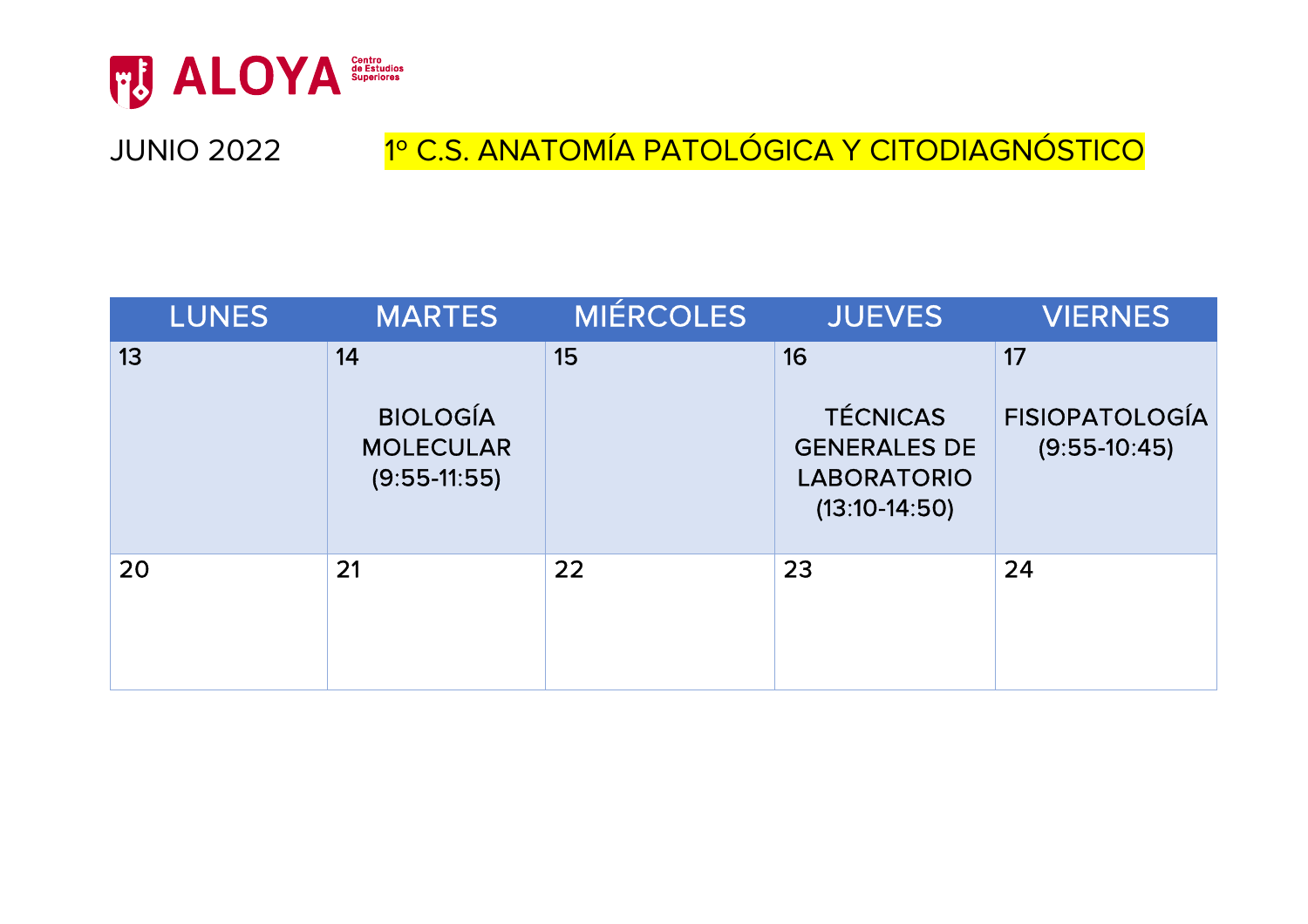

# JUNIO 2022 **1º C.S. LABORATORIO CLÍNICO Y BIOMÉDICO**

| <b>LUNES</b>                                                                     | <b>MARTES</b> | <b>MIÉRCOLES</b> | <b>JUEVES</b>                                                                         | <b>VIERNES</b>                                                                                                                  |
|----------------------------------------------------------------------------------|---------------|------------------|---------------------------------------------------------------------------------------|---------------------------------------------------------------------------------------------------------------------------------|
| 13                                                                               | 14            | 15               | 16<br><b>TÉCNICAS</b><br><b>GENERALES DE</b><br><b>LABORATORIO</b><br>$(13:10-14:50)$ | 17<br><b>FISIOPATOLOGÍA</b><br>$(9:05-9:55)$<br><b>BIOLOGÍA</b><br><b>MOLECULAR Y</b><br><b>CITOGENÉTICA</b><br>$(11:05-12:45)$ |
| 20<br><b>GESTIÓN DE</b><br><b>MUESTRAS</b><br><b>BIOLÓGICAS</b><br>$(8:15-9:05)$ | 21            | 22               | 23                                                                                    | 24                                                                                                                              |